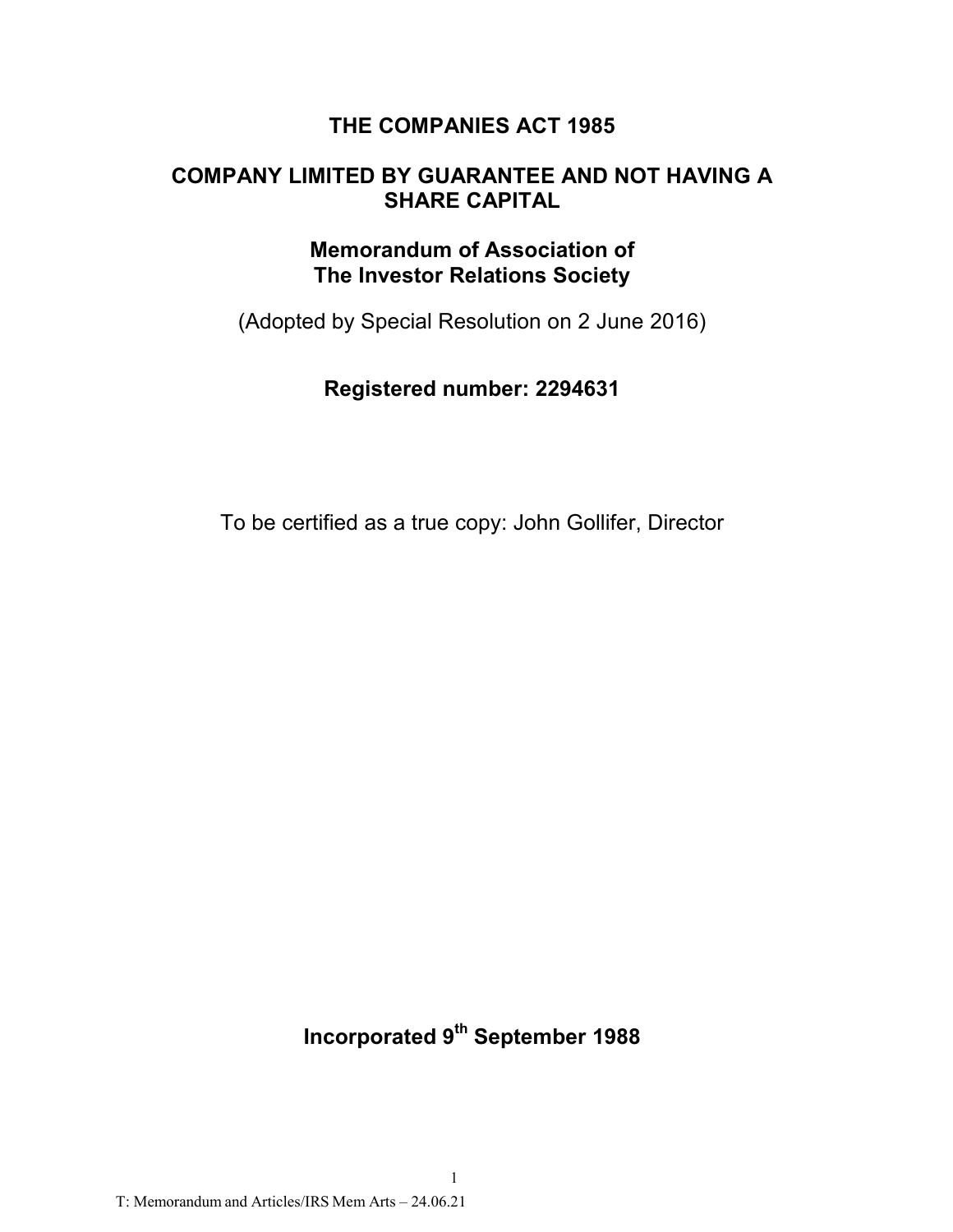- 1. The name of the Company ("the Society") is "The Investor Relations Society."
- 2. The registered office of the Society will be situated in England.
- 3. The objects for which the Society is established are the promotion of commerce by fostering and improving good relations between issuers of publicly-traded securities globally and their investors and potential investors in one or more of the following ways:
	- (a) Working for better communication between management, investors and employees;
	- (b) Improving the techniques of investor relations ("IR");
	- (c) Encouraging high ethical and professional standards in IR;
	- (d) Providing a forum for Members to exchange their views and share experiences and to broaden the understanding of IR matters;
	- (e) Encouraging, providing and assisting research into IR matters;
	- (f) Establishing courses in and publishing position papers and guidance notes on IR issues; and
	- (g) Representing the views of its membership to Government and other regulatory bodies and relevant associations of professional practitioners.
- 4. In order to achieve these objects the Society shall have power:
	- (a) To purchase, take on lease, exchange or hire or otherwise acquire either for itself or on behalf of any person, authority or corporation any real or personal property and any other assets or rights;
	- (b) To sell improve, manage, develop, lease, mortgage, exchange or otherwise deal with all or any of the property assets or rights of the Society;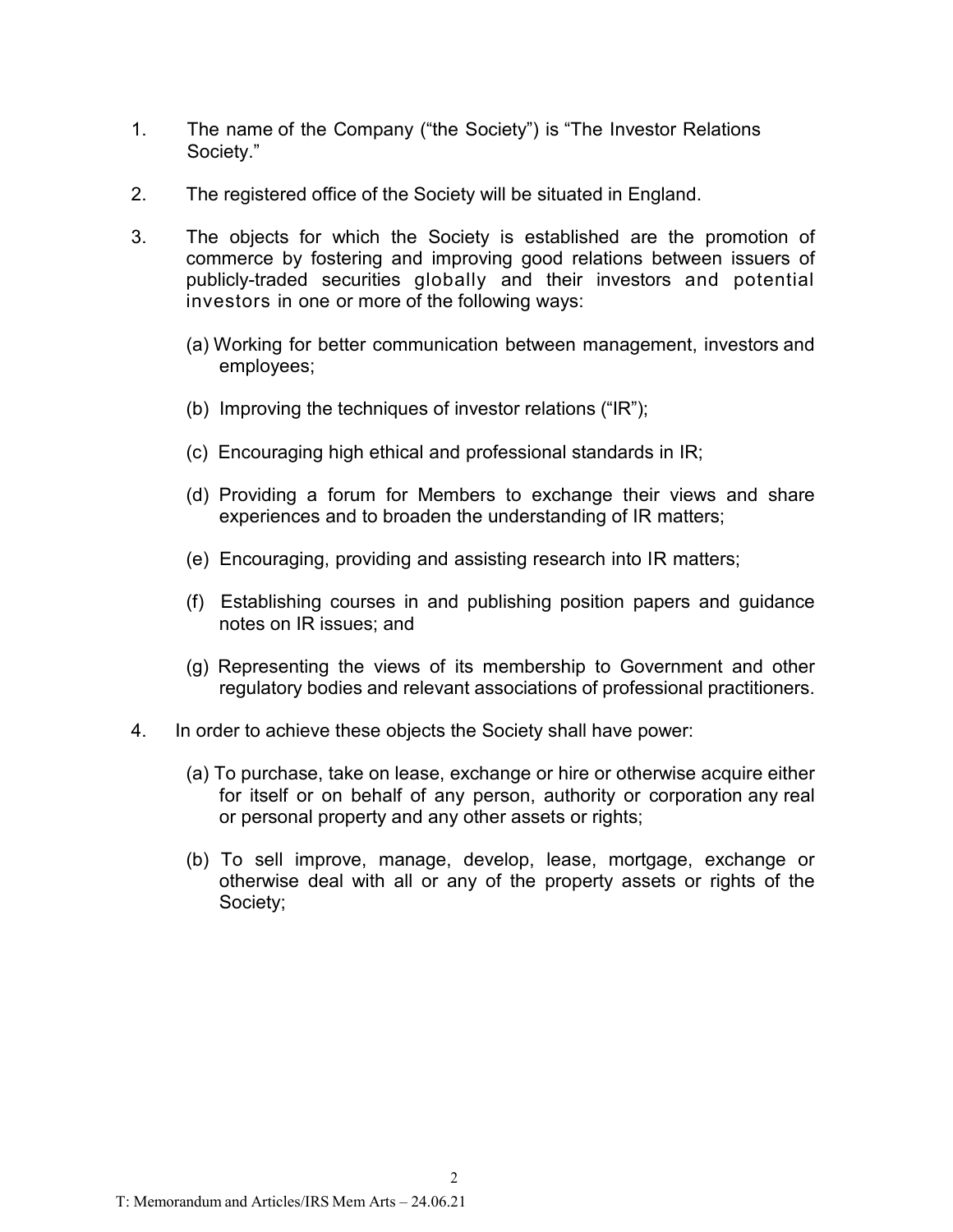- (c) To borrow, raise or secure the payment of money in such manner as the Society shall think fit provided that no form of permanent trading is undertaken;
- (d) To accept gifts of property whether real or personal either as additions to its general funds or upon special trusts;
- (e) To invest and deal with the money and property of the Society not immediately required in such manner as may from time to time be determined and in particular but without prejudice to the generality of the foregoing if thought fit to retain investments or property specifically given to it (whether of a trustee nature or not) and in relation to any holding of any nature in any company, corporation or authority for the time being belonging to it to take up and accept any holding in the same or any other company, corporation or authority or any property rights for benefits generally which may be offered to it by reason of its holding in any such company, corporation or authority provided that money subject or representing property subject to the jurisdiction of the Charity Commissioners for England and Wales shall only be invested in such securities and with such sanctions (if any) as may for the time being be prescribed by law;
- (f) To employ any person or corporation to render services to the Society and to remunerate such person or corporation on such terms as it may think fit;
- (g) To do all or any of the above things as principals, agents, trustees or otherwise and by or through trustees, agents or otherwise; and
- (h) To do all such other lawful things as are necessary for the attainment of the above objects or any of them.

Provided that if:

(i) The Society shall take or hold any property subject to the jurisdiction of the Charity Commissioners for England and Wales the Society shall not sell mortgage charge or lease it without such authority approval or consent as may be required by law and as regards any property the Directors of the Society shall be chargeable for such property as may come into their hands and shall be answerable and accountable for their own acts, receipts, neglects and defaults and for the due administration of such property in the same manner and to the same extent as they would as such Directors have been if no incorporation had been effected and the incorporation of the Society shall not diminish or impair any control or authority exercisable by the Chancery Division or the Charity Commissioners over the Directors but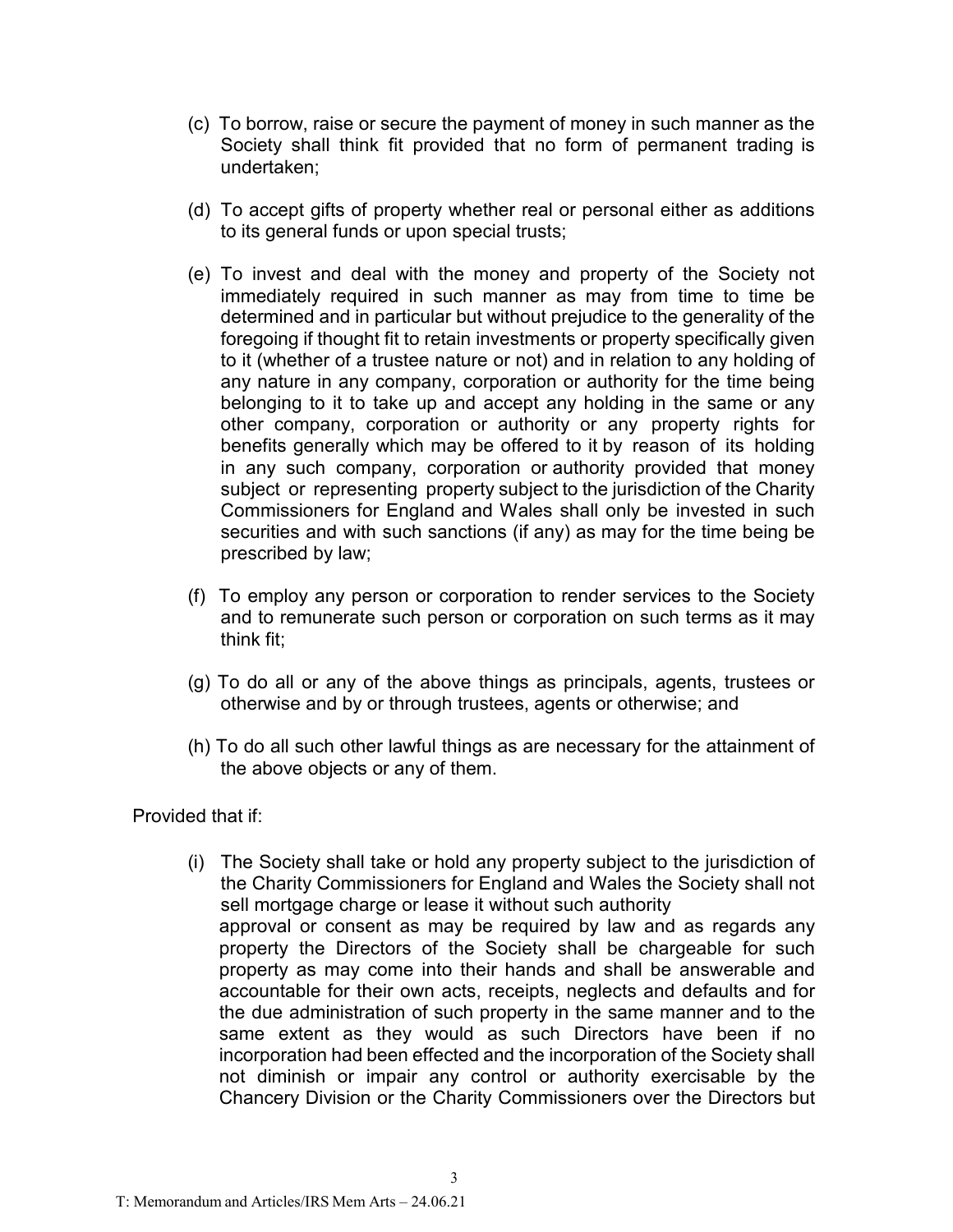they shall as regards any such property be subject jointly and severally to such control or authority as if the Society were not incorporated;

- (ii) The Society shall take or hold any property which may be subject to any trusts and the Society shall only deal with such property in accordance with any applicable laws relating to such trusts.
- 5. The income and property of the Society from wherever derived shall be applied solely towards the promotion of the objects of the Society as set out in this Memorandum of Association and no part of such income to repay or transferred directly or indirectly
	- (a) By way of dividend bonus or otherwise by way of profit to the Members of the Society (save that payment be made in good faith of proper and reasonable:
		- (i) remuneration in return for any services actually rendered
		- (ii) interest on money lent; or
		- (iii) rent for premises let

to the Society by any Member, officer or employee of the Society);

- (b) To any Member of the Society by way of fees, remuneration salary or any other benefit in money or money's worth for holding any appointment or office of or with the Society (save that payment may be made in good faith by way of reimbursement or repayment of out- of-pocket expenses reasonably and properly incurred on behalf of and in furtherance of the objects of the Society);
- (c) To any company in which any Member of the Society shall hold more than  $1/100<sup>th</sup>$  part of the capital.
- 6. The liability of the Members is limited.
- 7. Every Member of the Society undertakes to contribute to the assets of the Society in the event of its being wound up while they are a Member, or within 1 year of them ceasing to be a Member, for payment of debts and liabilities of the Society contracted before they cease to be a Member and of the costs charges and expenses of winding up and for the adjustment of the rights of the contributors among themselves, such amount as may be required not exceeding £1.
- 8. No addition, alteration, or amendment shall be made to or in the provisions of the Memorandum or Articles of Association for the time being in force, which would have the effect that the Society shall cease to be a company to which Section 3 Companies Act 2006 applies.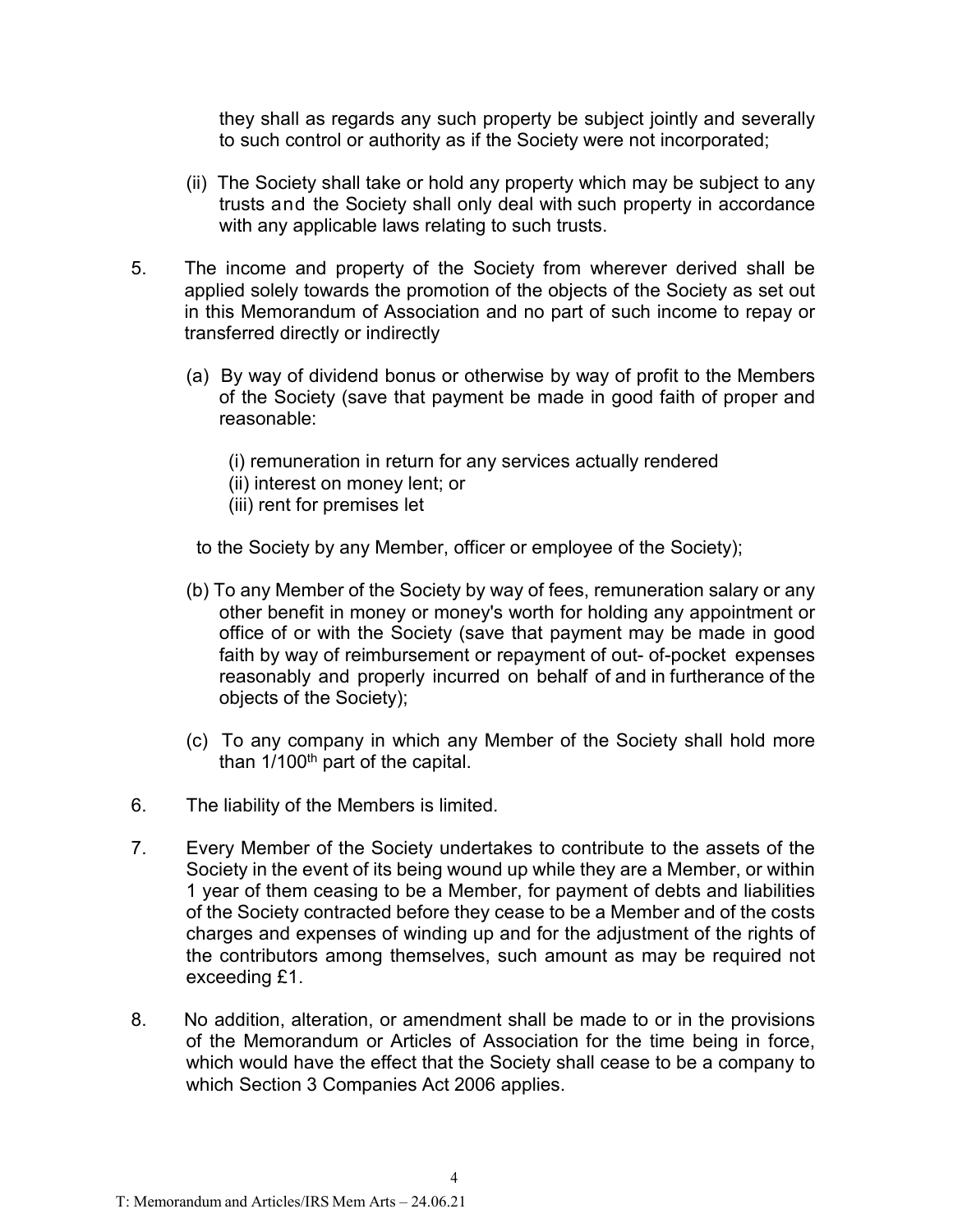- 9. If upon the winding-up or dissolution of the Society there remains after the satisfaction of all its debts and liabilities any property whatsoever the same shall not be paid to or distributed among Members of the Society but shall be given or transferred to some other institution or institutions (whether association, corporation, trust or other body) having charitable objects substantially similar to the objects of the Society set out in Clauses 3 of this Memorandum of Association and which shall prohibit the distribution of its or their income and property amongst its or their Members to an extent at least as great as is imposed on the Society under or by virtue of clause 5 of this Memorandum of Association such institution or institutions to be determined by the Members of Society at or before the time of dissolution and if and so far as effect cannot be given to this provision and to some other charitable object.
- 10. True accounts should be kept and, if deemed necessary by the Board independently examined and the correctness of the Balance Sheet ascertained by one or more properly qualified Auditor or Auditors, of the sums of money received and expended by the Society and the matters in respect of which such receipts and expenditure take place and of the property credits and liabilities of the Society and subject to any reasonable restrictions as to the time and manner of inspecting the same that may be imposed in accordance with the regulations of the Society for the time being in force such accounts shall be open to the inspection of the Members.

5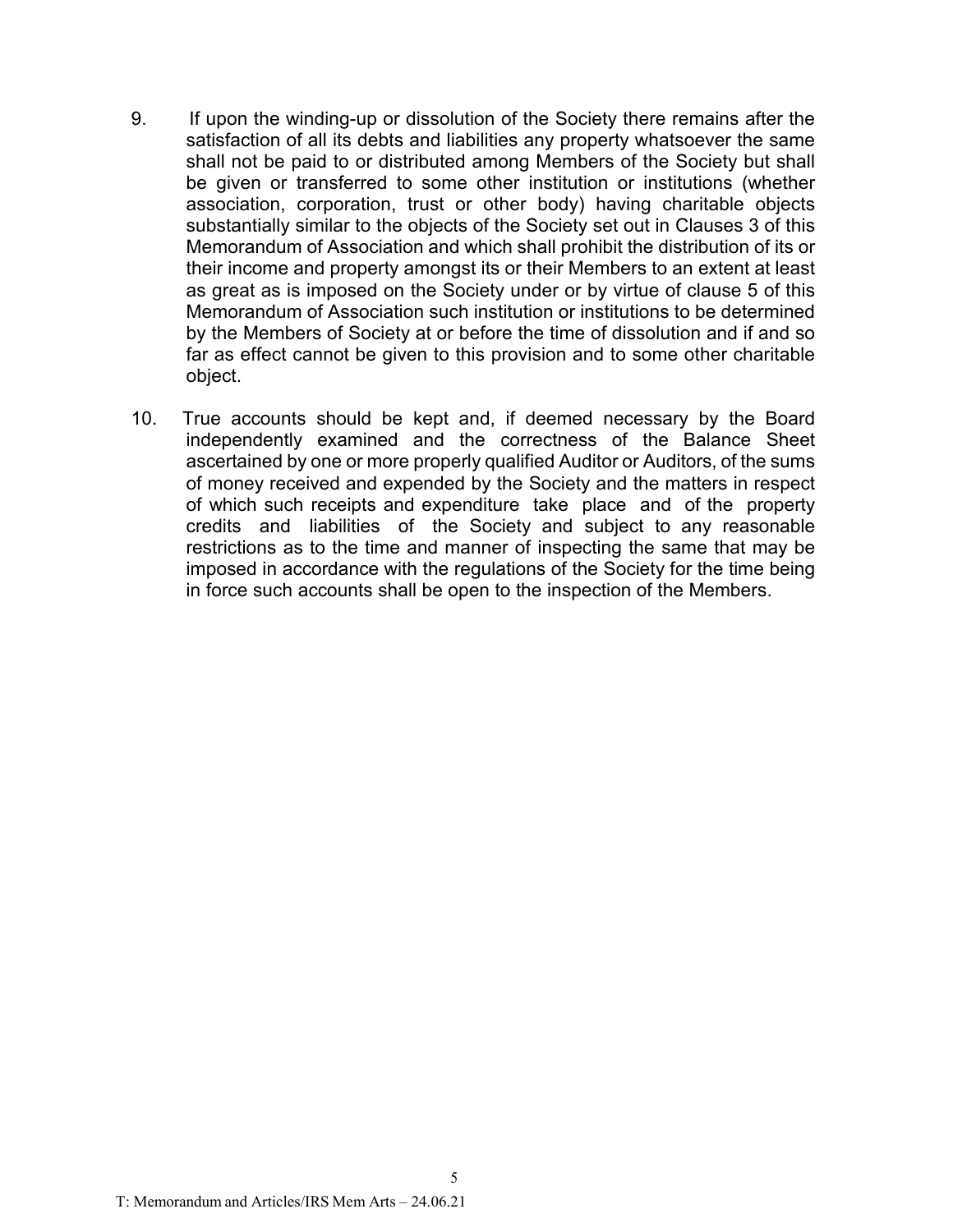We, the persons whose names and addresses and descriptions are set out below, wish to form a Society in pursuance of this Memorandum of Association.

| <b>Peter Michael Smith</b><br>31 Camberwell Grove<br>London SE5 8JA<br><b>Company Director</b>                                             | (sgd) |
|--------------------------------------------------------------------------------------------------------------------------------------------|-------|
| Witness to the above signature:                                                                                                            | (sgd) |
| <b>Timothy Robin Dawson</b><br>14 Wallside Barbican<br>London EC2<br><b>Company Director</b>                                               | (sgd) |
| Witness to the above signature:                                                                                                            | (sgd) |
| <b>Andrew Clive Woods</b><br>84 St. Margaret's Grove<br>St. Margarets Twickenham<br><b>Middlesex</b>                                       | (sgd) |
| <b>Assistant Company Secretary</b>                                                                                                         | (sgd) |
| Witness to the above signature:                                                                                                            | (sgd) |
| <b>Anthony Frederick Williams</b><br>6 Halley Drive Blythewood Ascot<br>Berkshire SL5 8TL<br><b>Managing Director's Personal Assistant</b> | (sgd) |
| Witness to the above signature:                                                                                                            | (sgd) |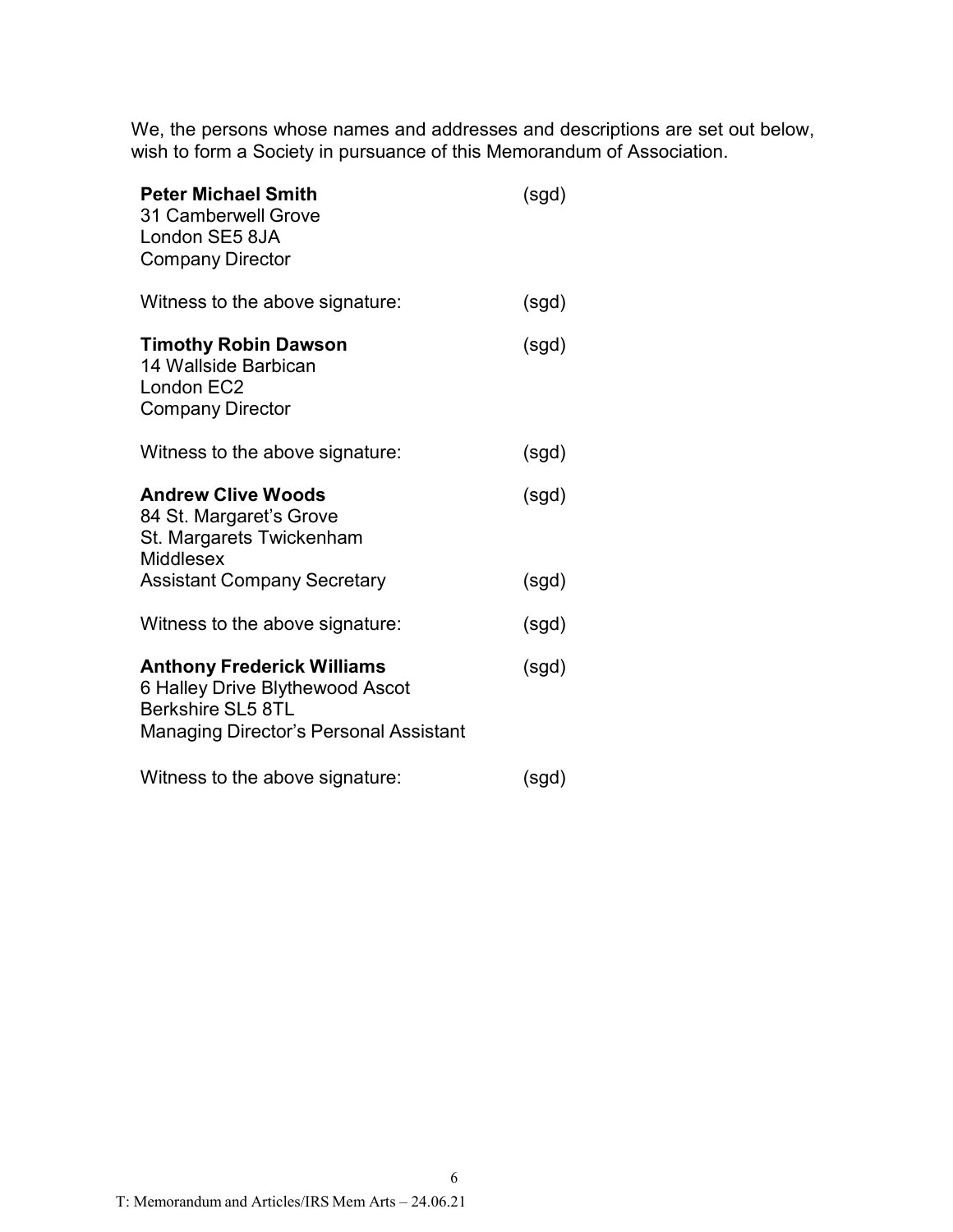## **THE COMPANIES ACT 1985**

# **COMPANY LIMITED BY GUARANTEE AND NOT HAVING A SHARE CAPITAL**

**Articles of Association of The Investor Relations Society**

(Adopted by Special Resolution on 25 June 2020)

**Registered number: 2294631**

**Incorporated 9th September 1988**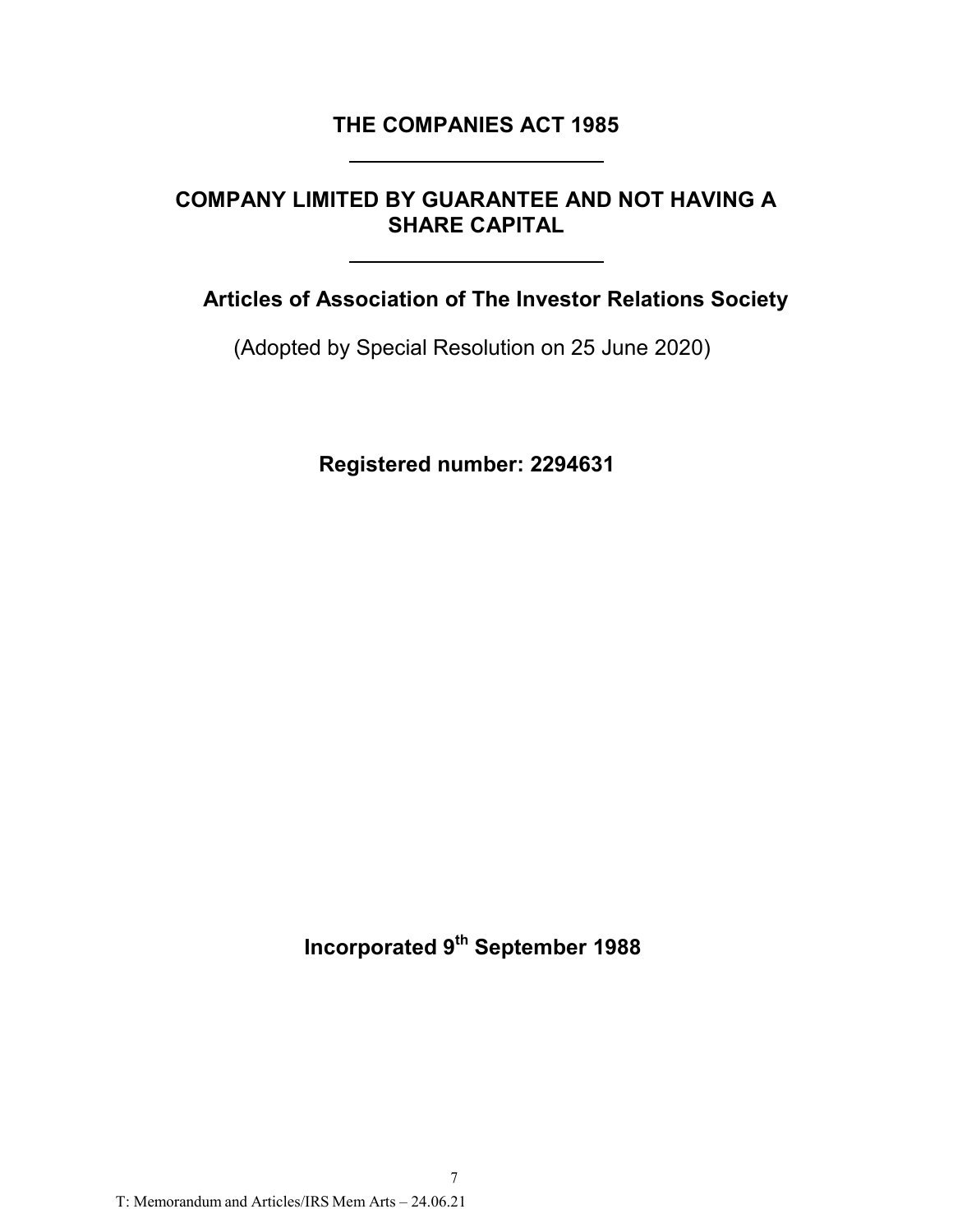### **Preliminary**

1. In these Articles (in the absence of any inconsistency in subject or context):-

"the Society" means the above named Company;

"the Act" means the Section 2 of the Companies Act 2006 but shall extend to provisions which are in force at the relevant date and any subsequent reenactment of that Act;

"these Articles" means these Articles and those for the time being in force; "Article" means the appropriately numbered Article in these Articles;

"Member" means a registered Affiliate Member, Associate Member, Fellow, Honorary Fellow or Full Member for the time being of the Society;

"Voting Member" means Fellows, Honorary Fellows and those who have been Full Members of the Society for at least 1 year;

"the Board" means the Board of Directors for the time being of the Society;

"Director" means a Director of the Society;

"Companies Communications Provisions" means the same as in the Companies Act;

"Electronic form or electronic means or hard copy form" means the same as the respective meanings as in the Companies Communications Provisions;

"in writing" means written or produced by any substitute for writing (including anything in electronic form);

Words and expressions defined in the Act shall have the same meanings in these Articles;

Words importing persons should include corporations.

2. The Society is established for the purposes expressed in Memorandum of Association.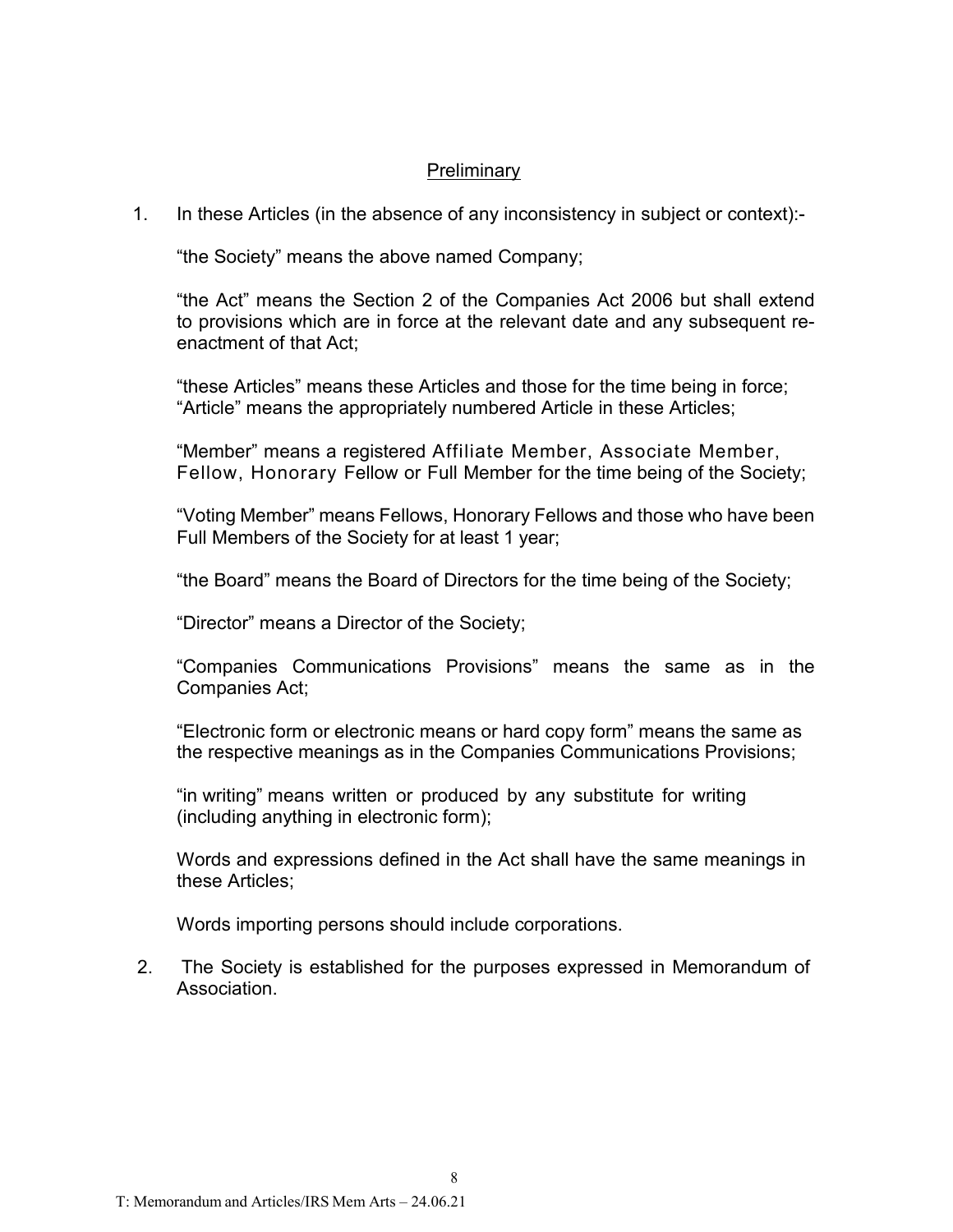### Members generally

- 3. For the purpose of registration the number of Members is declared to be 250. The Board may, whenever the circumstances of the Society require it, register an increase of Members.
- 4. The Subscribers to the Memorandum of Association and such other persons as shall at the discretion of the Board subsequently be admitted to membership by the Board from time to time shall be Members and shall be entered in the Register of Members accordingly provided that any person appointed as a Director who is not already a Member shall be admitted as a Member within 28 days after their appointment.
- 5. The Members of the Society shall consist of Fellows, Honorary Fellows and Full Members, each of whom shall have one vote in their own right at a general meeting of the Society assuming, in the case of Full Members, that they have been Members for at least 1 year, and Affiliate Members and Associate Members, who will not have the right to vote at a general meeting of the Society. Membership of the Society will be at the absolute discretion of the Board, or a duly constituted committee thereof, and in the case of rejection of an application for membership, no reason need be given therefore and membership will not be transferable or transmissible.
- 6. Subject to the annual renewal of this provision at the AGM of the Society, the Board may appoint as Honorary Fellows those persons whom the Board shall in its absolute discretion consider worthy to be appointed as Honorary Fellows of the Society either:
	- a. By vote of the Board, on the basis of evidence, the format of which shall from time to time be specified by the Board, that indicates that they possess the appropriate levels of competence based on their academic qualifications, senior management responsibility and experience, covering a wide range of IR functions at a demonstrably superior level to that applicable to other categories of membership, or academic knowledge and practice thereof at a corresponding level.

Or

b. By vote of the Board in respect of up to 2 persons in any one period of twelve months who the Board considers are deserving of the award of Honorary Fellowship on the basis of significant contribution to the development of the IR profession or in recognition of their special services to the Society or of their distinguished position in IR.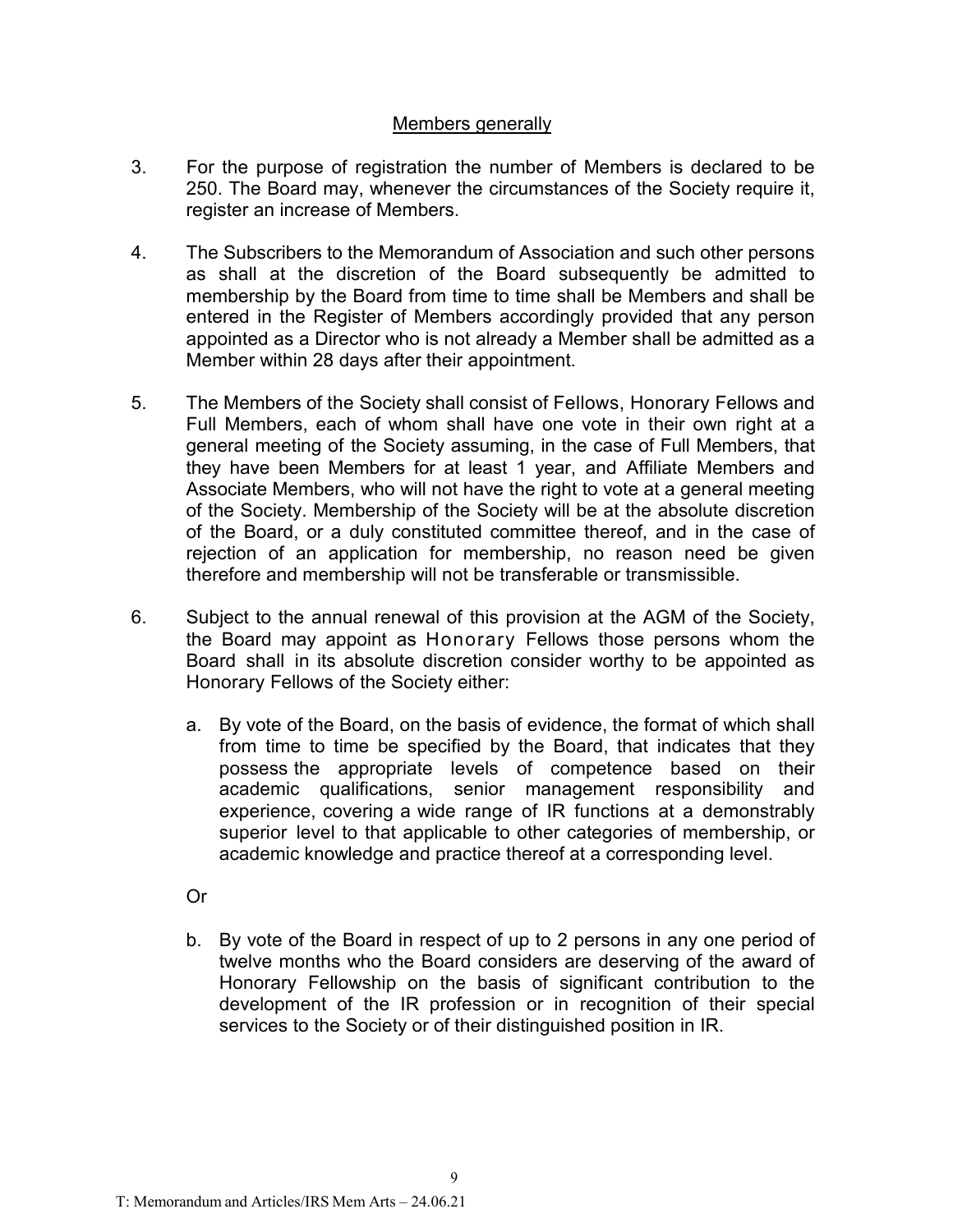- 7. Whilst customarily delegated to the Executive team, the Board may admit as Full Members those persons whom the Board shall in its absolute discretion consider worthy to be elected as Full Members of the Society and who with their application supply evidence that they are substantially involved in IR and are directly and exclusively employed by a company or other organisation in that capacity which the Board recognises as being suitably involved in IR.
- 8. Any Member shall cease to hold that position if they:
	- (a) Become bankrupt or make any arrangement with their creditors;
	- (b) Resign by notice in writing to the Society;
	- (c) Are excluded from membership on a majority vote of the Board (which shall not be obliged to state any reason for such exclusion and against which decision there shall be no appeal);
	- (d) Their subscription remains unpaid more than 6 months after it becomes due;or
	- (e) Are found to have been in breach of the Society's Code of Conduct and the decision of a majority vote of the Board is exclusion from membership

#### **Subscriptions**

9. Annual subscriptions for financing the management and work of the Society shall be fixed from time to time by the Board.

### General meetings

- 10. The first general meeting shall be held not later than 31st March 1988 and at such place as the Board shall determine.
- 11. An annual general meeting ("AGM") shall be held once in every calendar year (within 6 months of the end of the Society's financial year) at such time and place as the Board shall determine.
- 12. Any meeting of Members other than an AGM shall be called a General Meeting ("GM"). The Board may whenever they think fit convene a GM and such GMs shall also be convened on requisition or in default may be convened by such requisitionists as provided by the Act.
- 13. Subject to the provisions of the Act relating to special resolutions and to any statutory provision relating to AGMs, 7 days' notice at least (exclusive of the day on which notice is served or deemed to be served but inclusive of the day for which notice is given) specifying the place, the day and the hour of the meeting and in case of special business the general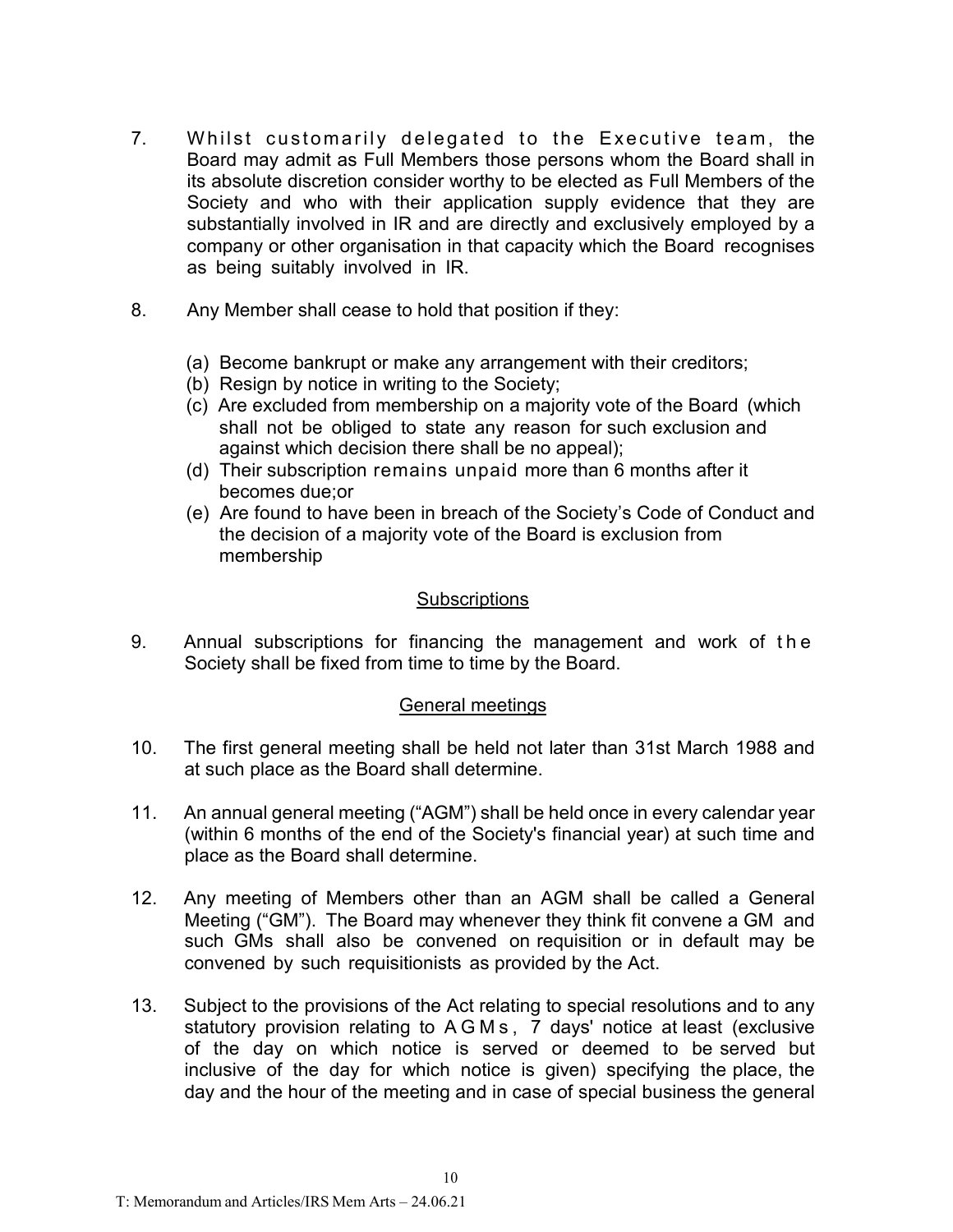nature of that business shall be given as specified in Articles 56-60 to all the Members for the time being entitled to receive notice from the Society.

14. In the event that notice of meeting documentation is posted or emailed to Members, the accidental omission to give notice of a meeting to or the non-receipt of notice of a meeting by any Member shall not invalidate any resolution passed or any proceeding at any meeting.

#### Proceedings at GMs

- 15. All business shall be deemed special that is transacted at any GM and all that is transacted at an AGM shall also be deemed special with the exception of the consideration of the accounts and balance sheet and the reports of the Board and auditors, the election of Directors and other officers and the fixing of the remuneration of the auditors.
- 16. No business shall be transacted at any general meeting of the Society unless a quorum of Voting Members is present; 2 Voting Members present in person or by proxy shall be a quorum. General meetings involving remote participation by some or all of the attending Voting Members are permitted, using any audio-visual technology that the Board deems suitable for general meetings.
- 17. If within 30 minutes from the time appointed for a meeting a quorum is not present the meeting if convened upon requisition of Voting Members shall be dissolved; in any other case it shall stand adjourned to the same day in the next week at the same time and place and if at such adjourned meeting a quorum is not present within 30 minutes of the time appointed for the adjourned meeting, it shall be adjourned again or cancelled as the Board may decide.
- 18. The Chairman of the Board shall preside as Chairman at every GM of the Society. If at any meeting the Chairman is not present within 5 minutes after the time appointed for holding the meeting or is unwilling to act as Chairman, the Deputy Chairman (if the post is currently filled) shall be Chairman of such meeting or if the Deputy Chairman is not present or is unwilling to preside the Voting Members present shall choose another Director who is present and willing to act as Chairman but if there be no such Director present then the Voting Members present shall choose one of their own number to be Chairman.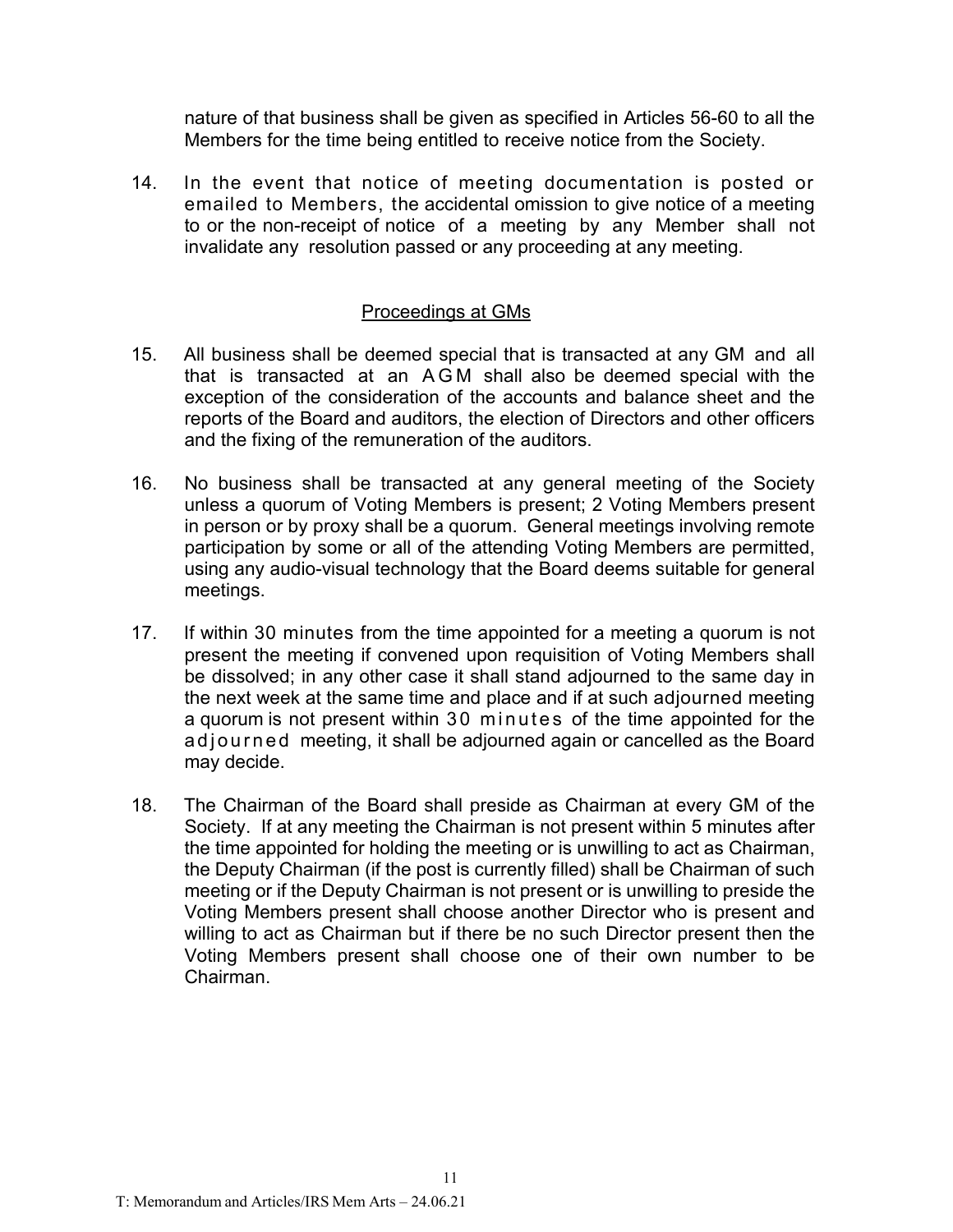- 19. The Chairman of any meeting at which a quorum is present may, with the consent of that meeting, adjourn the meeting from time to time and from place to place but no business shall be transacted at any adjourned meeting except business which might lawfully have been transacted at the meeting from which the adjournment took place. Whenever a meeting is adjourned for 10 days or more, at least 7 days' notice shall be given to all Members (exclusive of the day on which notice is served or deemed to be served but inclusive of the day for which notice is given) specifying the place, the date and the hour of the adjourned meeting.
- 20. The decision of a meeting shall be ascertained by a show of hands unless, on or before the declaration of a result of a show of hands, a poll is demanded by the Chairman of the meeting or by at least 5 Voting Members present in person or by proxy. The manner of taking a show of hands or a poll shall be in the discretion of the Chairman of the meeting and an entry in the minutes signed by the Chairman shall be conclusive evidence that a resolution has been carried or lost or not carried by a particular majority without proof of the number or proportion of votes cast in favour of or against any resolution.
- 21. No poll shall be demanded on the election of a chairman of any meeting nor on any question of adjournment. The demand of a poll shall not prevent the continuance of the meeting for the transaction of any business other than the question on which a poll has been demanded.
- 22. In case of an equality of votes either on show of hands or on a poll the Chairman of the meeting shall be entitled to a second or casting vote.

#### Votes

- 23. Every Voting Member personally present at a meeting of the Society shall have one vote whether on a show of hands or on a poll.
- 24. No Voting Member shall be entitled to vote on any resolution either personally or by proxy or as a proxy for another Voting Member at any GM of the Society unless all monies presentably payable and due to the Society have been paid.
- 25. No objection shall be raised to the qualification of any voter except at the meeting or adjourned meeting at which the vote objected to is tendered, and every vote not disallowed at the meeting shall be valid. Any objection made in due time shall be referred to the Chairman whose decision shall be final and conclusive.
- 26. Votes may be given on a poll either personally or by proxy. On a show of hands a Voting Member present only by proxy shall have no vote. A proxy need not be a Voting Member.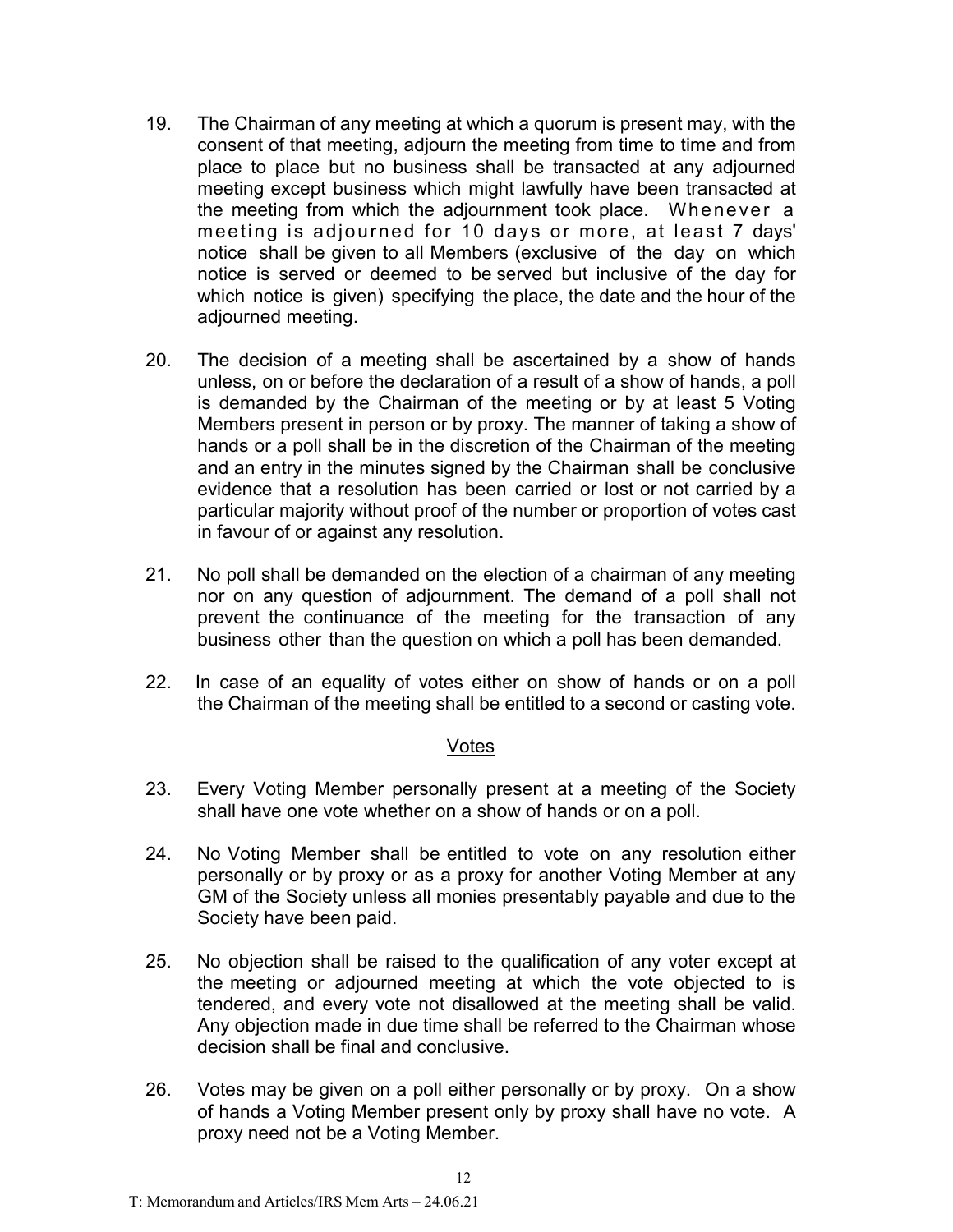- 27. The instrument appointing a proxy shall be in writing under the hand of the appointor or their attorney duly authorised in writing or any electronic form as may be approved by the Directors.
- 28. The instrument appointing a proxy and the power of attorney or other authority (if any) under which it is signed or a notarially certified or office copy thereof shall be deposited at the office of the Society not less than 48 hours before the time appointed for holding the meeting or adjourned meeting at which the person named in the instrument proposes to vote or in the case of a poll not less than 24 hours before the time appointed for the taking of the poll and in default the instrument of proxy shall not be treated as valid. No instrument appointing a proxy shall be valid after the expiration of 12 months from the date of its execution.
- 29. Postal voting on written motions may be permitted at the discretion of the Board.

### The Board

- 30. The number of Directors shall not be less than 4 or more than 15 and an approximately equal balance of Board gender diversity should be maintained. The Society may from time to time by ordinary resolution increase or reduce the number of Directors.
- 31. (a) The subscribers to the Memorandum of Association of the Society will be the first Directors;
	- (b) Subject to the provisions of these Articles, at the AGM in every year each Director who was elected or last re-elected at a GM held in the 3rd calendar year immediately before the calendar year in which the AGM is held shall retire from office. A Director retiring at the AGM in accordance with this Article shall remain in office until the conclusion of that meeting.
	- (c) No person other than a Director retiring at the meeting shall, unless recommended by the Directors for appointment, be eligible for appointment to the office of Director at any GM unless, not less than 7 nor more than 48 days before the day appointed for the meeting, there shall have been given to the Society notice in writing by such Member duly qualified to attend and vote at the meeting for which such notice is given of their intention to propose such person for appointment, and also notice in writing signed by the person to be proposed of their willingness to be appointed.
	- nominating a person for appointment shall be treated as a motion (d) At a GM a motion for the appointment of 2 or more persons as Directors by a single resolution shall not be made unless a resolution that it shall be so made has been first agreed to by the meeting without any vote being given against it, and for the purposes of this Article a motion for approving a person's appointment or for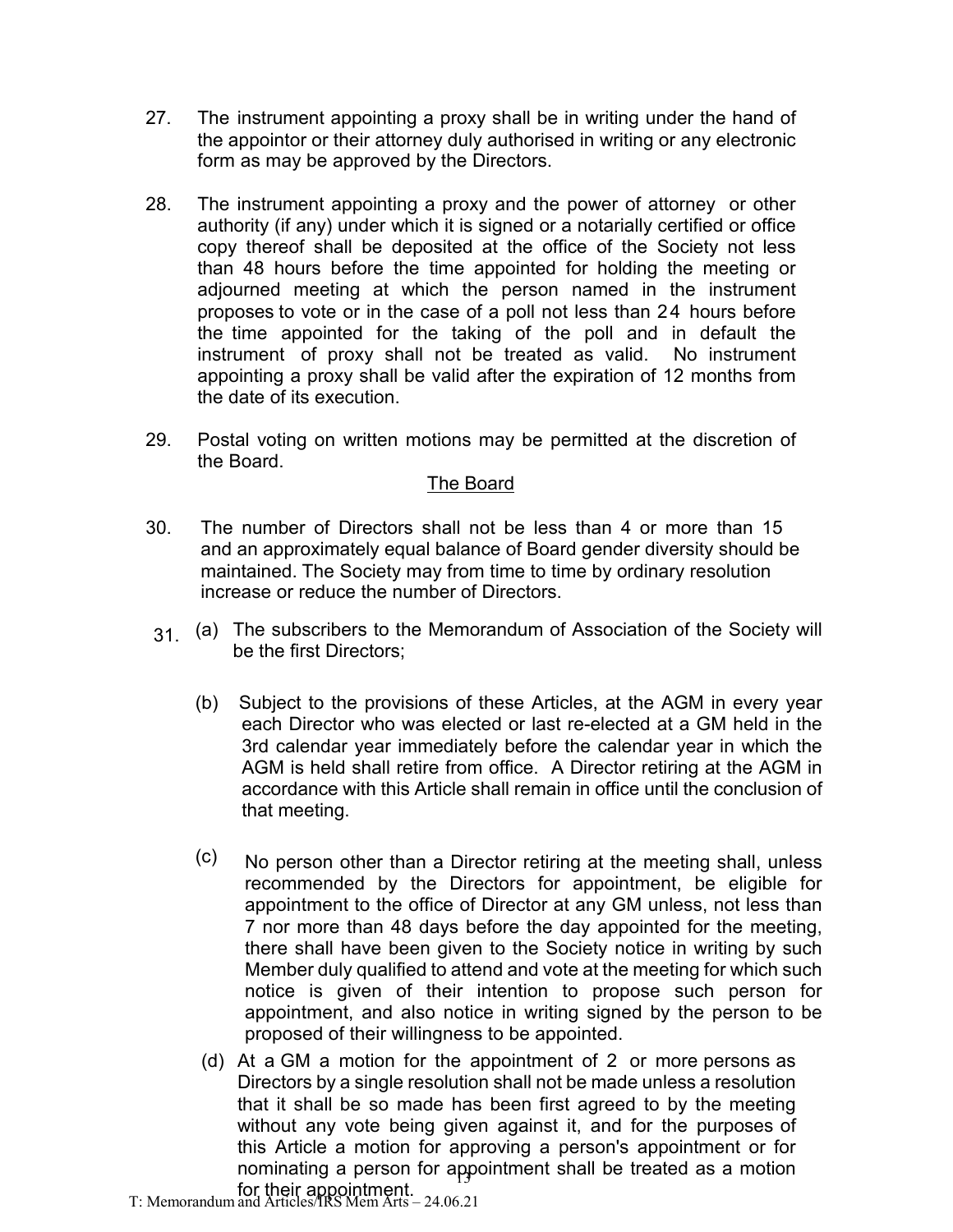- (e) The Directors shall have power at any time, and from time to time, to appoint any person to be a Director, either to fill a casual vacancy or as an additional Director, but so that the total number of Directors shall not at any time exceed the maximum number (if any) fixed by or in accordance with these Articles. Subject to the provisions of the Acts and of these Articles, any Director so appointed shall hold office only until the conclusion of the next following AGM, and shall be eligible for re-appointment at that meeting. Any Director who retires under this Article shall not be taken into account in determining the Directors who are to retire by rotation at such meeting.
- (f) No Voting Member of the Society shall be eligible to be appointed a Director for more than 6 consecutive years without the recommendation of 75% of those Board members voting, who are voting members of the Board.
- (g) Any Board member who has served for 6 consecutive years on the Board, and has been recommended for re-appointment in accordance with sub section (f) above, will be subject to annual reelection by the Members of the Society at the AGM.
- (h) No Member shall be eligible to serve continuously on the Board beyond the conclusion of the  $10<sup>th</sup>$  anniversary of their appointment to the Board, except in the case of the Chairman, Deputy Chairman or Treasurer, where this would limit their tenure to less than 3 years in their respective role.
- (i) A Member who has served on the Board continuously for 10 years shall be entitled to stand again for election to the Board after a period of 3 years has elapsed since the conclusion of their last period of service on the Board.
- (j) The Board shall have the power to co-opt to the Board in an advisory capacity any person who in their opinion will contribute to the work of the Society but such person shall not be entitled to vote.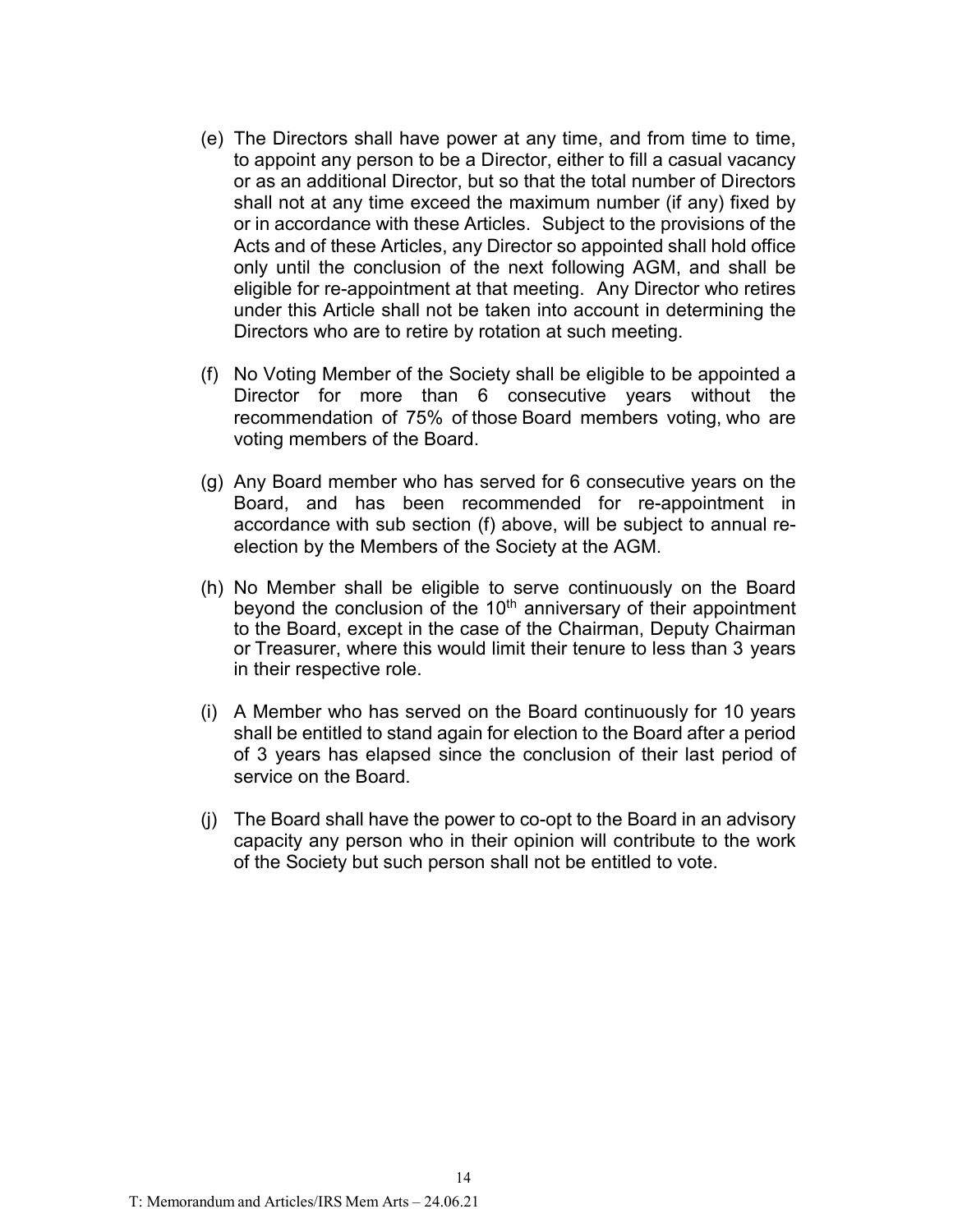## Directors holding executive office

32. The Directors may at their absolute discretion appoint an employee of the Society to be holder of any executive office for such a period and on such terms and with or without title. A Director holding any such office shall be subject to the same provisions as to retirement by rotation, resignation and removal as the other Directors of the Society and if he/she shall vacate the position of employment of the Society, he/she shall also vacate the position of Executive Office. No additional compensation for loss of office shall be paid other than that stipulated in the employee's contract of employment.

## Powers of the Board

- 33. The powers of the Board shall be to
	- (a) Pay all such expenses of and preliminary and incidental to the promotion, formation and registration of the Society as they think fit;
	- (b) Manage the affairs of the Society;
	- (c) Exercise all such powers of the Society and do on behalf of the Society all such acts as may be exercised or done by the Society and as are not by the Act or by these Articles required to be exercised or done by the Society in GM subject nevertheless to any regulation of these Articles and the provisions of the Act; and
	- (d) Make and vary from time to time such regulations for the conduct of the affairs of the Society as they shall think proper provided that no such regulation shall have any validity or effect if it amounts to or involves any alteration of or addition to these Articles which could only lawfully be made by special resolution;
	- (e) Formulate and from time to time to vary schemes to implement the objects of the Society.
- 34. The Board may employ such persons as they may consider necessary and shall fix and regulate the terms and conditions of their employment.

### Honorary Officers

35. The Board may from time to time elect one or more Honorary President(s) and such other Honorary Officers of the Society as may be thought fit. The Board may determine for what period such Honorary Officers shall hold office.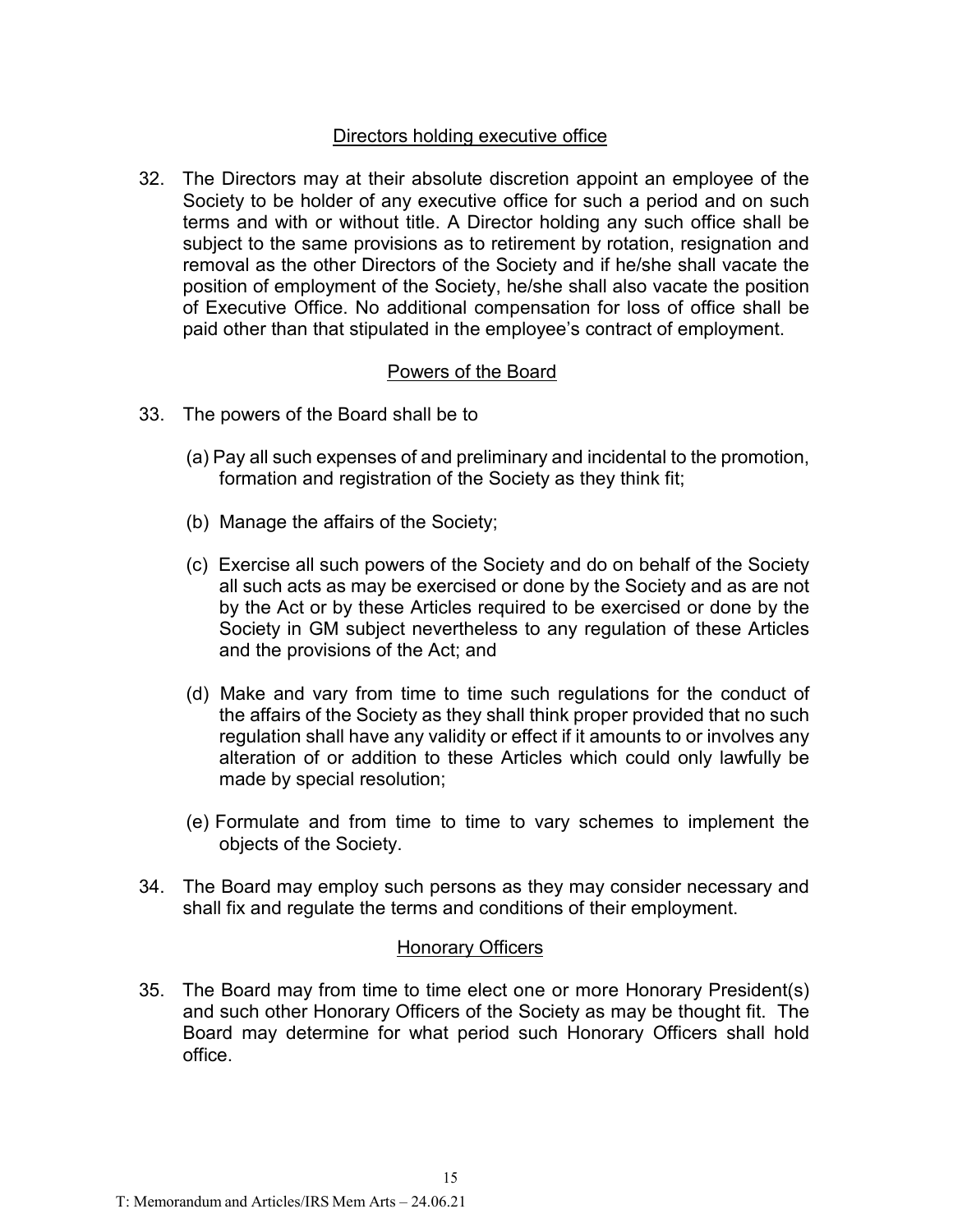## Proceedings Of The Board

- 36. The Board shall meet together not less than twice a year for the dispatch of business and may adjourn and otherwise regulate their meetings as they think fit. Questions arising at any meeting shall be decided by a majority of votes. In case of an equality of votes the Chairman of the meeting shall have a second or casting vote.
- 37. The Directors may meet in any part of the world and audio-visual links should be used to maximise participation by Directors and to ensure that each Director may interact simultaneously in meetings.
- 38. The quorum necessary for the transaction of business at a meeting of the Board shall be such number not being less than 4 as shall from time to time be determined by the Board. Directors taking part in the meeting in accordance with Article 38 shall accordingly be treated as present at such meeting and shall be entitled to vote and be counted towards a quorum.
- 39. The Board may delegate any of their powers to such committees or individuals on such terms and subject to each stipulations as the Board may from time to time decide provided that such committees or individuals shall report back to the Board on actions taken under delegated powers.
- 40. The Directors may, from their number, from time to time elect and remove a Chairman, Deputy Chairman and Treasurer. The Chairman, or in their absence the Deputy Chairman or in their absence the Treasurer shall preside at all meetings of the Directors, but if no such Chairman, Deputy Chairman or Treasurer are present within 5 minutes after the time appointed for holding the meeting, then the Directors present may choose one of their number to be Chairman of the meeting.
- 41. The Company Secretary of the Society shall be appointed by the Directors on such terms and for such period as the Directors think fit. Any Company Secretary so appointed may be removed from office by the Directors.
- 42. The Company Secretary of the Society shall on the request in writing of the Chairman or any 3 Directors summon a meeting of the Board by notice served on the Directors.
- 43. A meeting of the Board at which a quorum is present shall be competent to exercise all the authorities powers and discretions by or under these Articles vested for the time being in the Board.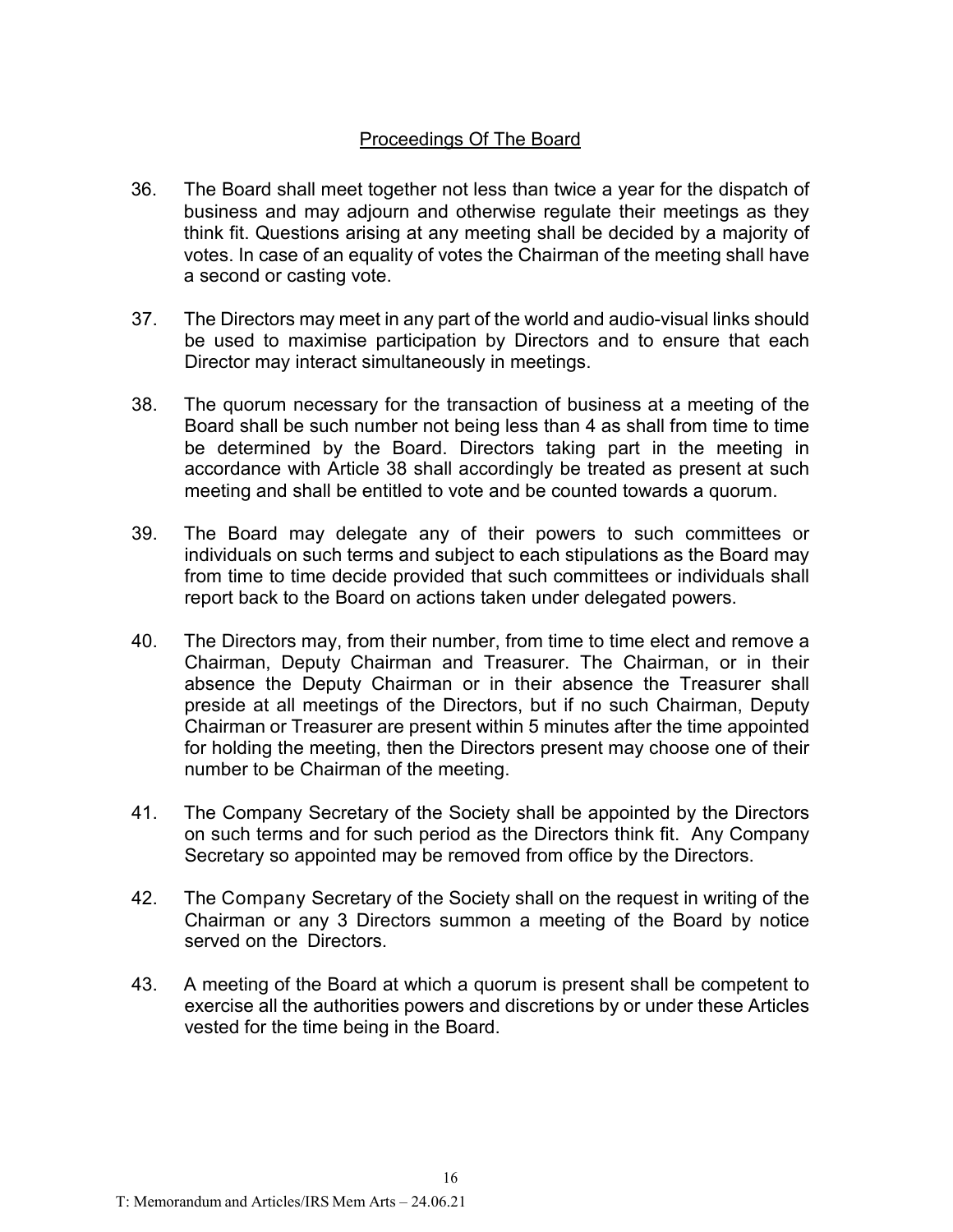- 44. All acts bona fide done by any meeting of the Board or by any person acting as a Director shall notwithstanding it be afterwards discovered that there was some defect in the appointment of any Director or Directors or person so acting or that they or any of them were disqualified be as valid as if every such person had been duly appointed and was qualified to be a Director.
- 45. The Board shall cause minutes to be made of all resolutions and proceedings at all meetings of the Society and of the Board.
- 46. A resolution in writing signed by all the Directors (including electronic images of signed, written resolutions) for the time being in the United Kingdom shall be as valid and effectual if it had been passed at a meeting of the Board duly convened and constituted.
- 47. The continuing Directors or a sole continuing Director may act notwithstanding any vacancies in their body, but if and so long as the number of Directors is reduced below the minimum number fixed by or in accordance with these Articles, or below the number fixed by or pursuant to these Articles as the quorum of Directors, the continuing Directors or Director may act for the purpose of filling up vacancies in their body or of summoning GMs of the Society, but not for any other purpose. If there be no Directors or Director able or willing to act, then any 2 Members may summon a GM for the purpose of appointing Directors.

### Disqualification of Directors

- 48. The office of Director shall be vacated if that individual:
	- (a) Becomes prohibited from being a Director by reason of any Order under the Act;
	- (b) Becomes permanently incapable of acting;
	- (c) Resigns their office by notice in writing to the Society;
	- (d) Is absent from 4 consecutive meetings of the Board and the Board resolves that the individual shall no longer hold office;
	- (e) Is directly or indirectly interested in any contract with the Society unless fully disclosed in writing to the Board at its next scheduled meeting;
	- (f) Ceases to be a Member under Article 9.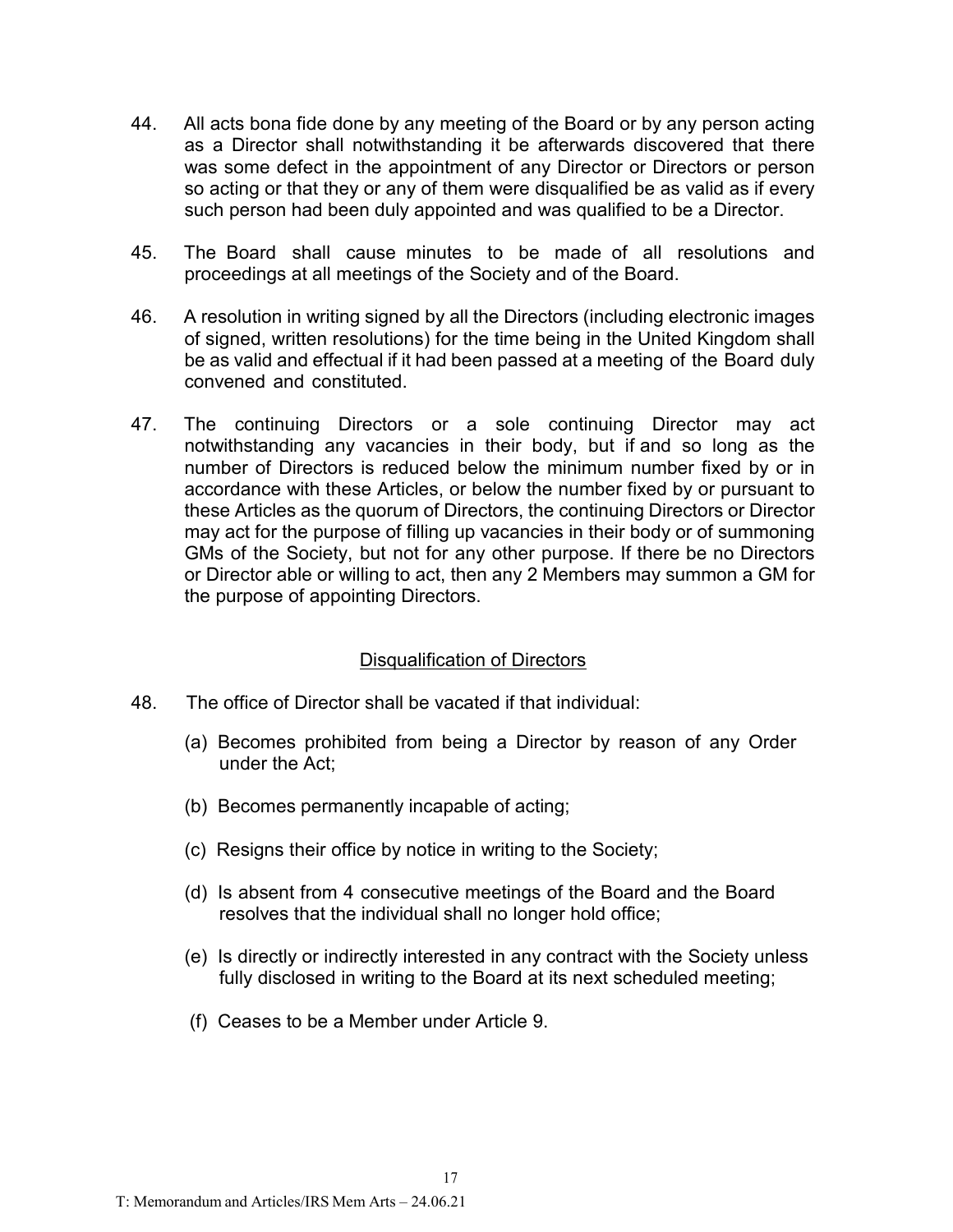#### Seal

49. The seal of the Society shall not be affixed to any instrument except by the authority of a resolution of the Board and in the presence of at least 2 Directors and of the Company Secretary or of such a person as the Board may appoint for the purpose in place of the Secretary and those persons shall sign every instrument to which the seal shall be affixed in their presence.

#### Accounts

- 50. The Board shall cause proper and sufficient books of account to be kept with respect to all money received and expended by the Society and the matters in respect of which the receipts and expenditure take place all sales and purchases of goods by the Society and the assets and liabilities of the Society.
- 51. The books of account shall be kept at a registered office of the Society and shall always be open to the inspection of any Director. Subject to such reasonable conditions as to the time and manner of inspecting the same as shall from time to time be imposed by the Society in GM such books of accounts shall be open to the inspection on the Members at all reasonable times during business hours.
- 52. The Board shall each year in accordance with the Act prepare and submit to the Society in GM, in paper or electronic form, such income and expenditure accounts balance sheets and reports as are required by the Act.
- 53. A copy of every balance sheet (including every document required by law to be annexed thereto) which is to be laid before the Society in GM together with a copy of the auditors' report shall not less than 21 days before the date of the meeting be sent to all persons entitled to receive notice of GMs of the Society.

#### **Auditors**

54. Auditors can be appointed in which case their duties will be regulated in accordance with the Act.